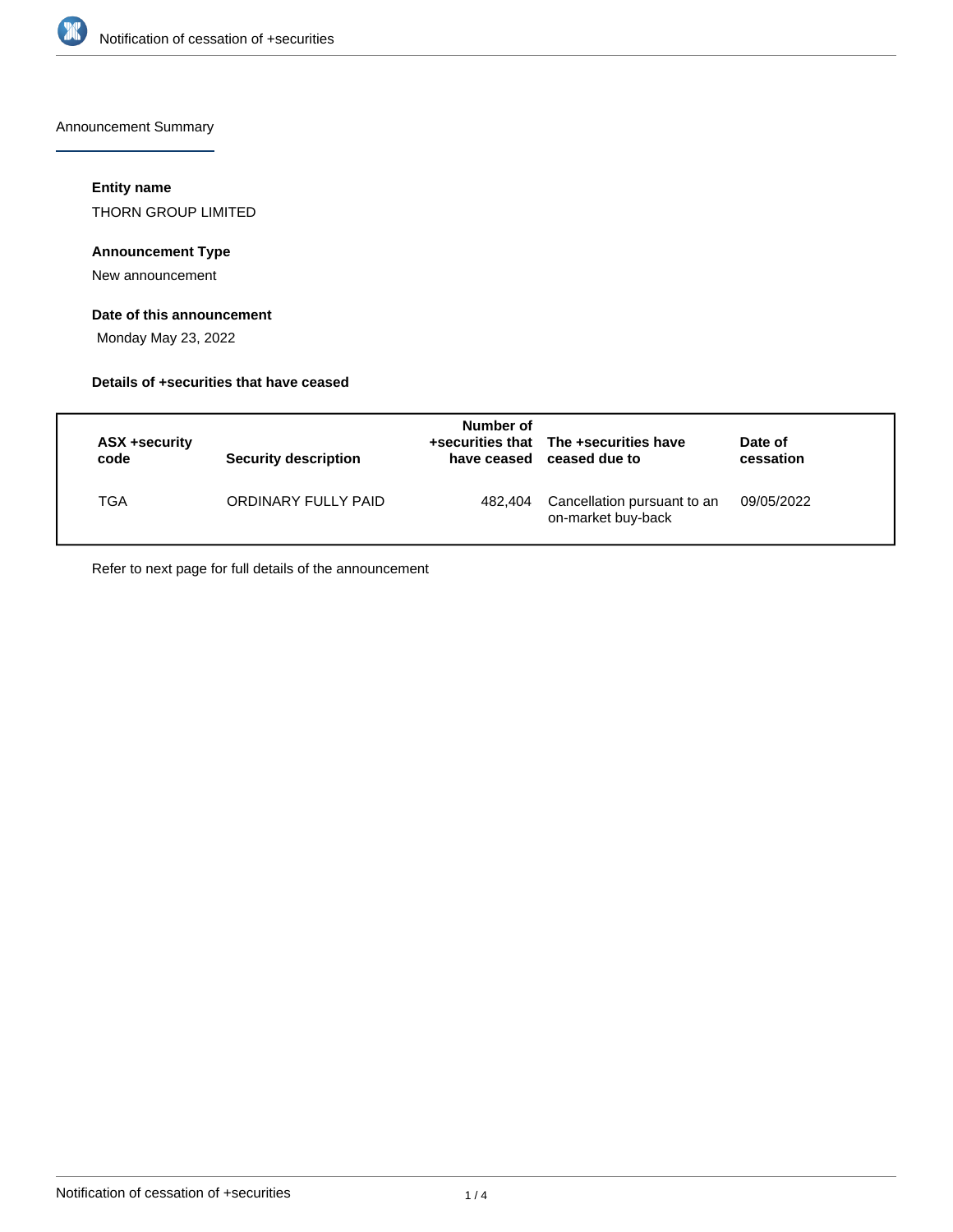

Part 1 - Announcement Details

## **1.1 Name of +Entity**

THORN GROUP LIMITED

We (the entity named above) provide the following information about our issued capital.

**1.2 Registered Number Type**

ACN

**Registration Number** 072507147

# **1.3 ASX issuer code** TGA

# **1.4 The announcement is**

New announcement

# **1.5 Date of this announcement**

23/5/2022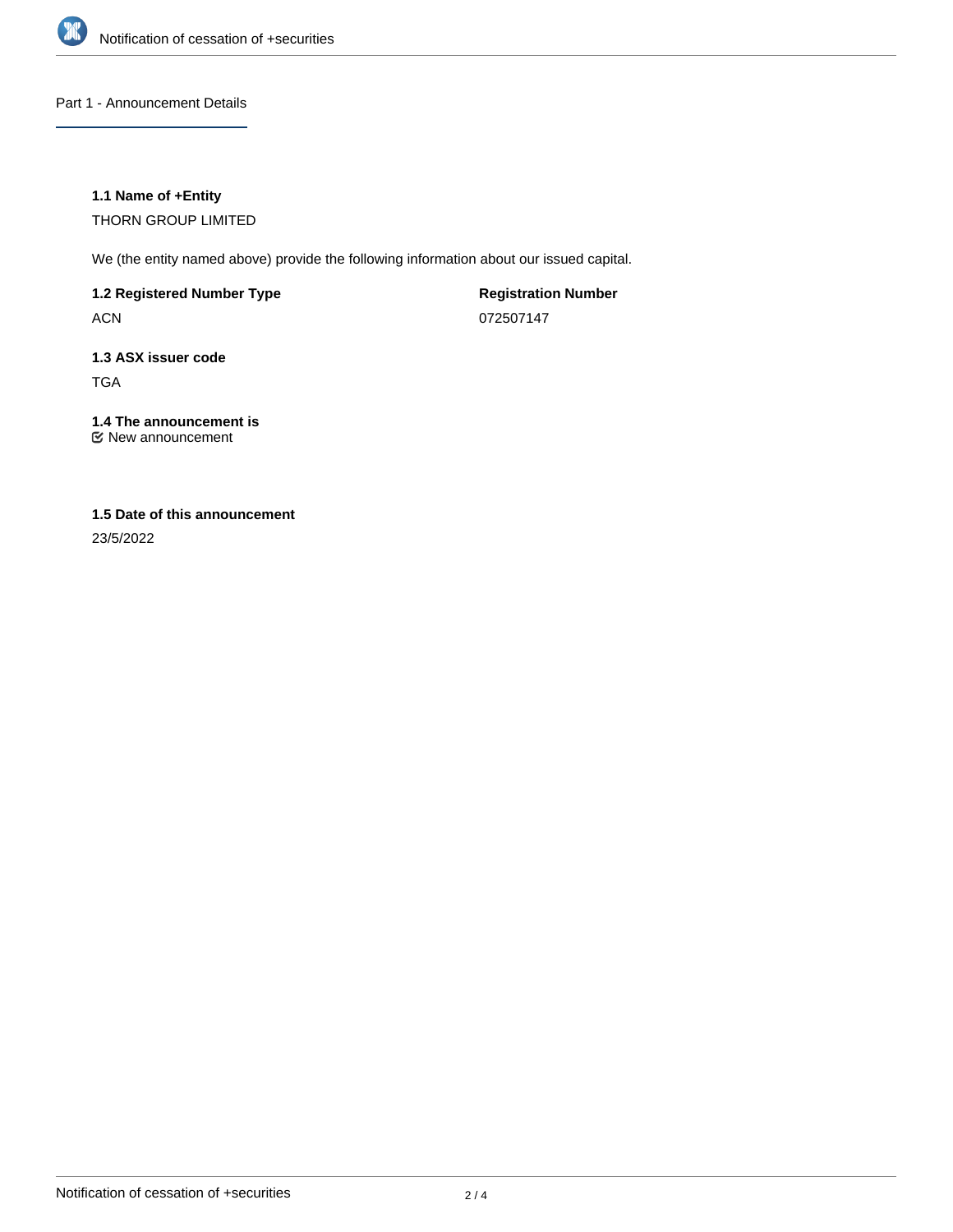

#### Part 2 - Details of +equity securities or +debt securities that have ceased

## **ASX +Security Code and Description**

TGA : ORDINARY FULLY PAID

#### **Quoted +equity securities or +debt securities that have ceased**

**Number of securities that have ceased**

482,404

**Reason for cessation** Cancellation pursuant to an on-market buy-back

**Date of cessation** 9/5/2022

**Is the entity paying any consideration for the cessation?** No

#### **Any other information the entity wishes to notify to ASX about the cessation?**